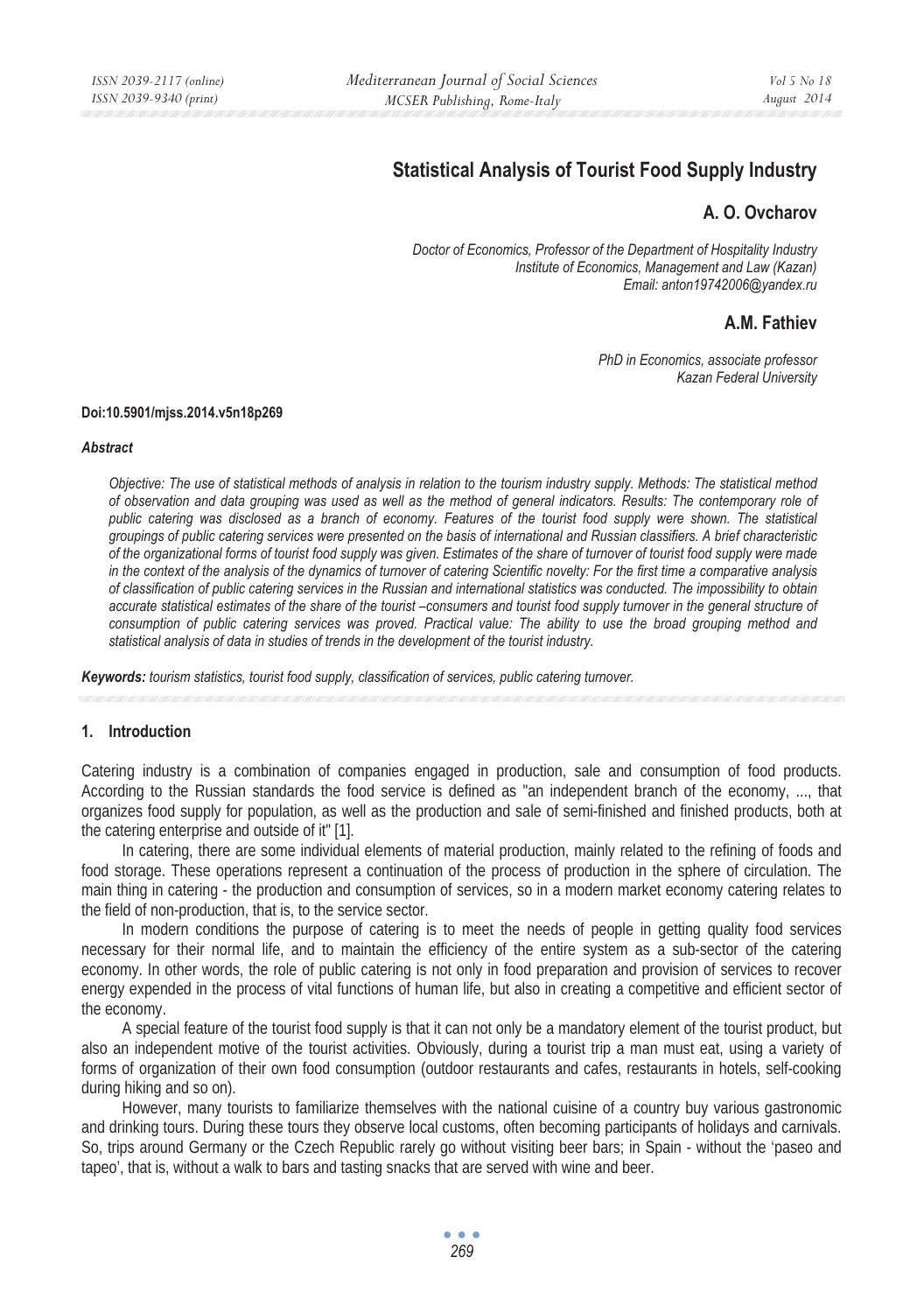### **2. Classification of Catering Services in International and Russian Statistics**

According to the International Standard Industrial Classification of All Economic Activities (ISIC), adopted by the Statistical Commission of the United Nations in 2009 (4th version), catering services are reflected in section I «Accommodation and Catering", under the subsection "Performance of Catering Enterprises."

This subsection includes the activities of enterprises in this sphere, "providing fully ready meals or beverages intended for immediate consumption, in the form of traditional restaurants, self-service restaurants and catering establishments selling prepared meals to go, as well as temporary or stationary stalls with seats with or without "[2, page 234].

Wherein, the international practice emphasizes that crucial is the very fact of offering intended for immediate consumption dishes, but not the kind of company that offers such dishes. In other words, a company service of any organizational and legal form will apply to catering services, if these services are associated with an immediate consumption of the dishes to be offered.

Three types of services are included into the subsection "Performance of catering enterprises":

- − performance of restaurants and mobile public catering outlets, covering the performance of restaurants, cafes, fast food outlets, pizza delivery, and so on. This subgroup includes the provision of food to customers regardless of whether they are served by waiters or they serve themselves, whether they consume ready meals in service or take them out;
- − catering, that covers mobile catering performance during special events or during a specified period of time and that covers leased public catering outlets which provide catering service at sports and similar facilities;
- − performance of premises (bars, pubs, taverns, discos and so on) serving drinks services on preparation and submission of drinks for consumption in the service area.

Russian practice is similar to the international practice classification of catering services. In the frames of section 'N' 'Hotels and Restaurants' National Classification of Economic Activities (NCEA), there are three groups with 55.3-55.5 codes: performance of restaurants (55.3), bars (55.4) and canteens at enterprises and institutions and delivery of catering products (55.5) [3, page 206-207].

For example, the group "performance of bars" includes the sale of beverages, manufacture and selling a large range of cocktails as well as appetizers and desserts for consumption on the premises (in bars, nightclubs, pubs and places of this type), sometimes accompanied by some form of entertainment.

In the implementation of statistical records it should be considered that in the 'N' section there might be the combination of types of performances. Thus, the sale of beverages is an independent activity, but it can be partially included in the activities of a restaurant or cafe. In this case, according to Russian statistics methodological recommendations selling drinks will be classified together with the sale of culinary products in subclass 55.3 "Performance of restaurants."

Besides, performance of a restaurant, being as an independent type of activity, may also be included in the activities of placement. Indeed, any collective accommodation provides housing or temporary accommodation to tourists and other citizens. Thus it can only provide a place to stay, and may, along with the placement, provide additional services, including nutrition services.

# **3. Organization of Public Catering**

Catering enterprises differ with a variety of forms. The industry of tourist food supply includes restaurants, cafes, snack bars and other facilities. Catering enterprises differ depending on the culture and quality of service, as well as dishes and an assortment of dishes, number of seats, mode, and visitors' experience. A number of criteria is used for the classification of tourist catering industry; the most important of which are:

- nature of the activity;
- location:
- contingent of tourists to be served;
- range of products and services (specialization);
- hall capacity:
- form of service:
- class of service;
- business hours.

Detailed description of all of these classification groups are widely represented in the relevant academic literature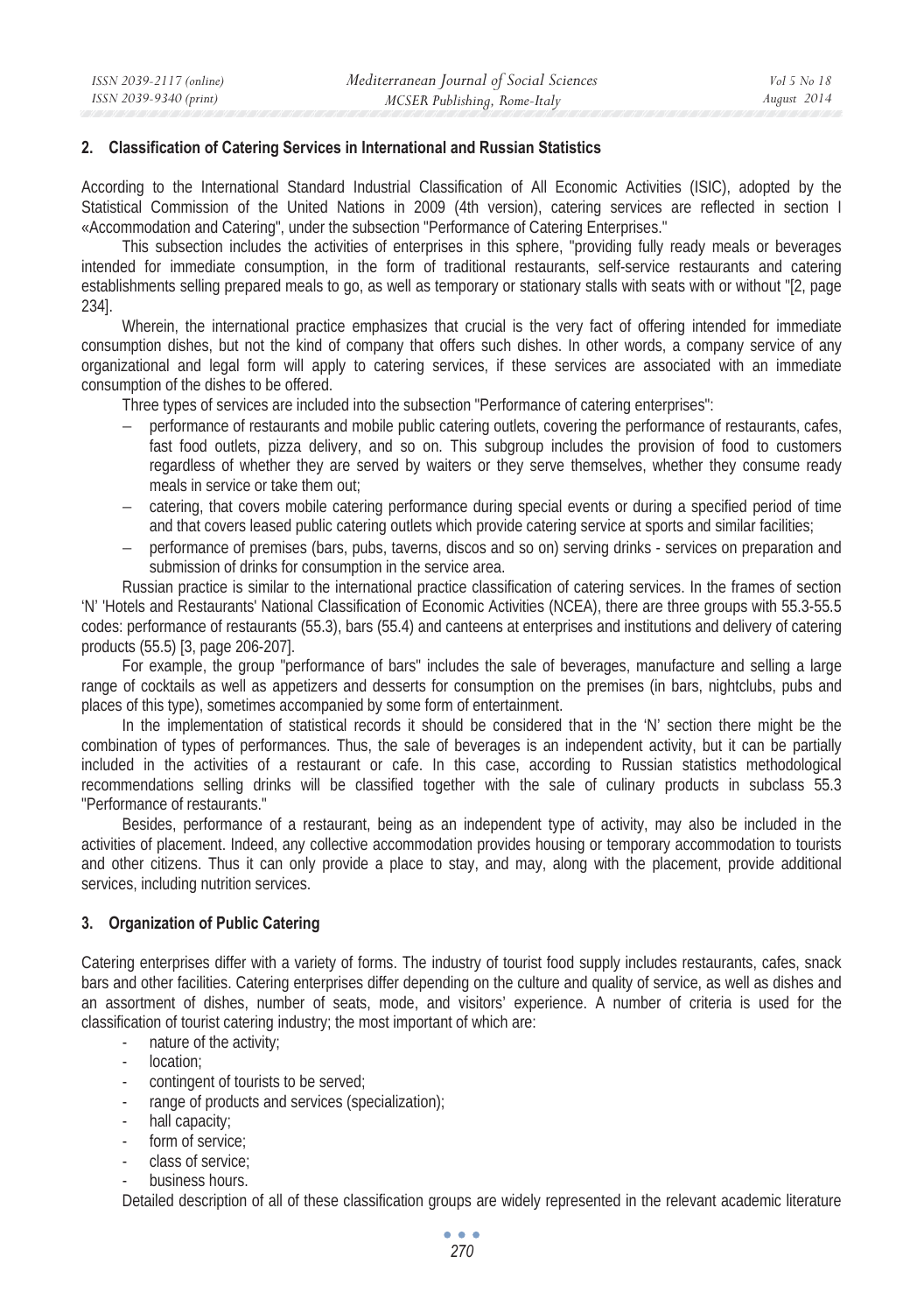| ISSN 2039-2117 (online) | Mediterranean Journal of Social Sciences | Vol 5 No 18 |
|-------------------------|------------------------------------------|-------------|
| ISSN 2039-9340 (print)  | MCSER Publishing, Rome-Italy             | August 2014 |
|                         |                                          |             |

and is not the subject of this article. We should only note that the most popular with tourists are restaurants. They are divided into two large groups: the classic and fast service. A classic restaurant offers not only a wide range of complex and expensive meals, high quality service , but also presents a convenience for a long and comfortable communication with a partner, to the interior aesthetic pleasure . The most important characteristic of first class restaurants is the pursuit of individuality. Their unique shape is complemented by a luxurious interior furnishings and a gourmet kitchen.

Fast food restaurants (bistros, diners, «fast food») are widely spread today as the current pace of life does not allow much time to spend on food. They combine reasonable prices, good service, and variety of dishes. For the mass tourists, who save their money, visiting these restaurants is becoming a prerequisite of traveling.

Under the mode of tourist food supply the catering enterprises provide services in the form of full board, half board, a special diet, and nutrition for children and so on. Number of hotels have rooms which include a kitchen, mini-bars and can provide catering services to the room (on-call request), as well as at the enterprises operating at hotels. The hotel's popular tourist segment (especially for Russian tourists) uses the «all included» system. The 'all included' is a set of services that are provided in the territory of the hotel for free and unlimited. These services are included in the price of the tourist product and apply to both for the use in a hotel infrastructure (in whole or in any part, including participation in the animation programs) , and food and beverages .

It should be noted that in modern conditions such form of the organization of public catering as a catering service is widespread. Catering (from the English word cater – 'cater') - a sector of food service related to the provision of services to remote locations, i.e., catering services for employees of companies and individuals in the indoor and outdoor service.

Catering businesses also perform serving of various events and retail selling of ready culinary products. In practice, under the catering not only cooking and service is understood, but also the service, catering, decoration and many other related services. At the same time catering technologies can be used in tourism. For example, catering in airports and on aircraft boards is very often carried out by catering companies.

In this regard, we also should note that the catering on an aircraft board - is one of the most important factors when making tourist trips. There is an expert opinion that 70% of impressions drawn up by an airline passenger and a tour selected depend on what kind of food was offered and the way they served it during the flight. On the one hand, this is due to the natural human needs for food and often during long tiring flights.

On the other hand, food consumption can be considered as one of the few things available to passengers during their stay in a confined space. Therefore, the image of the carrier, as well as a tour operator who has concluded a contract with the carrier for the transport service of tourists, largely depends on how well this service is provided.

From the economic positions it is not the ration of food itself that is important, but the costs of its organization and the possible benefits of proper management in that area. So, a case has become known, where one of the two competing Russian regional airlines began offering snack boxes during short flights. As a result, passengers were more likely to use the services of this company.

# **4. Problems of Statistical Analysis of Tourist Food Supply**

In Russian and international classifications of catering services the division of these services by the spheres of application is not envisaged, that is, there is no division of services for tourists and residents. Theoretically, this separation is possible, but practically to identify the share of tourists-consumers in the consumption structure of catering services, as well as provision of the evaluation of catering services for tourists, is very difficult.

Partly this problem can be solved if we consider catering facilities on the territory of Collective Accommodation Facilities (CAF). With certain reservations it might be assumed that tourists are all visitors to restaurants, cafes, bars, located at the CAF. According to a comprehensive survey of the tourist industry, conducted by the Russian Office of Statistics (Rosstat) in 2003, such facilities in Russia comprised 5194 units, of which 26.9% were hotel catering, and 73.1% - organizations specialized within the CAF [4, page 104].

Despite the strong growth of the catering market (opening of new cafes, fast-food, bistro, and so forth), the number of direct tourist catering facilities for such a big country as Russia, is not enough. If we compare the number of CAFs themselves with catering facilities within the CAF, it turns out that one CAF of a hotel type had 0.36 of catering facilities, and one specialized had 0.82. Thus, not all the accommodation facilities provided catering services. So, many noncategorized hotels, organizations of individual recreation, especially in the area of small business, had no owned or leased institutions (departments) of catering.

It should be noted that in 2009 the Russian Federal State Statistics Service (Rosstat) conducted a selected survey of performance of catering facilities in the tourism sector. 1170 organizations were surveyed, including not only the CAFs, but as well theaters, sports facilities, stations and so on. For each of these types of organizations parameters describing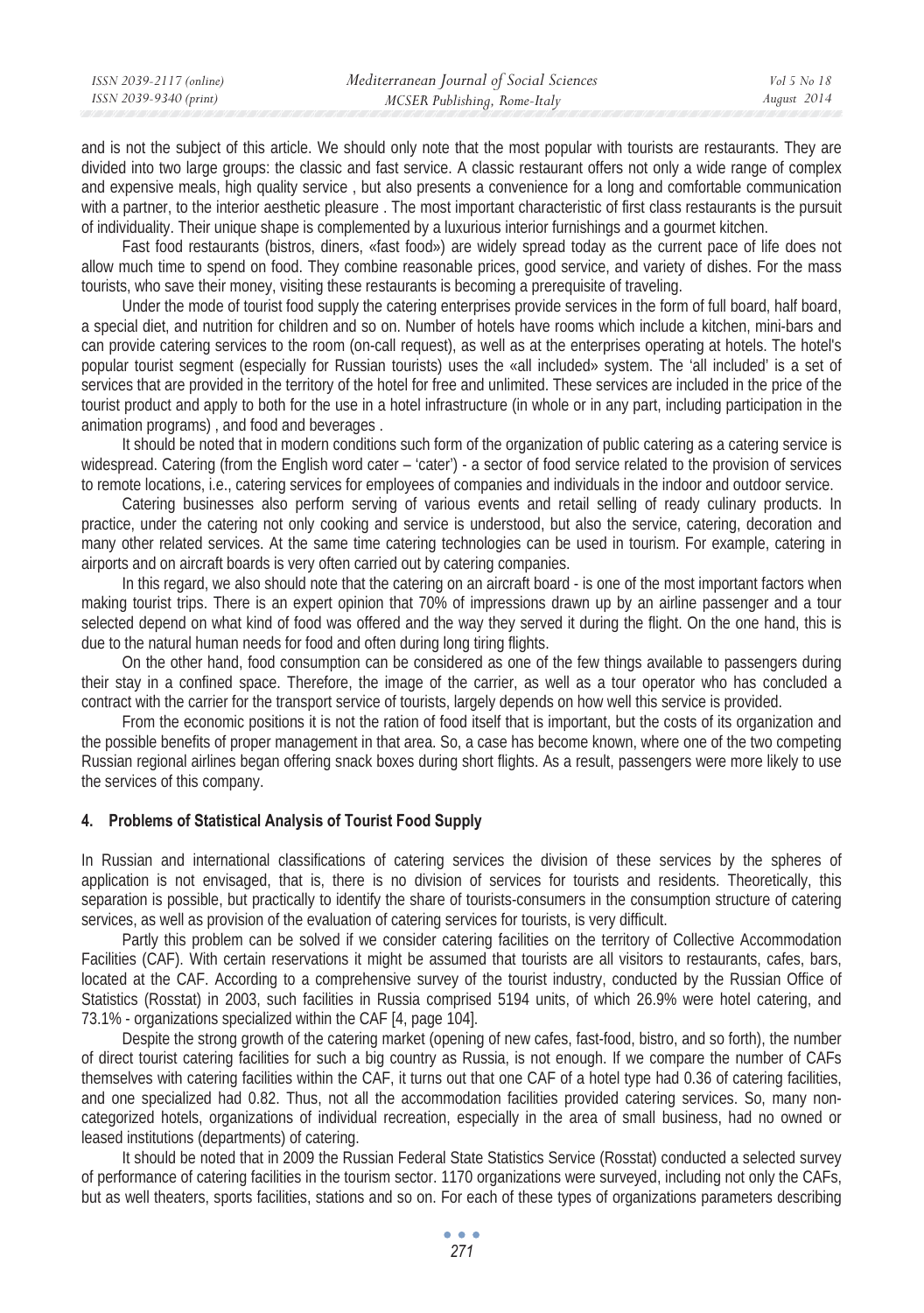the situation with food have been calculated.

Table #1 contains the results of the survey in respect of only three types of organizations [5]. It is obvious that compared with the year of 2003 the situation has changed for the better. Thus, for each surveyed hotel there are 2.8 caterers. However, in this survey small businesses working in the tourist industry were not considered, among which there might not have been any registered catering facility.

|                                                    | Type and number of the organizations surveyed |                                                              |                       |
|----------------------------------------------------|-----------------------------------------------|--------------------------------------------------------------|-----------------------|
| Index                                              | Hotels $-246$                                 | Railway stations, bus stations, Specialized organizations of |                       |
|                                                    |                                               | ports, airports - 35                                         | public catering - 670 |
| Availability of public catering facilities, pieces | 697                                           | 105                                                          | 3123                  |
| Cafe                                               | 164                                           | 21                                                           | 979                   |
| <b>Restaurants</b>                                 | 223                                           | 16                                                           | 658                   |
| Canteens                                           | 46                                            | 8                                                            | 692                   |
| Refreshment rooms                                  | 39                                            | 42                                                           | 386                   |
| Bars                                               | 201                                           | 8                                                            | 209                   |
| <b>Snack Bars</b>                                  | 24                                            | 10                                                           | 199                   |
| Number of seats                                    | 44974                                         | 2067                                                         | 226218                |
| Service hall area for customers, thousand m2       | 187,5                                         | 5,1                                                          | 939,9                 |
| The average number of employees.                   | 11490                                         | 978                                                          | 56986                 |
| Revenues from the provision of public catering     | 7506,0                                        | 300.8                                                        | 67512.1               |
| services, mln. rubles                              |                                               |                                                              |                       |
| Expenses for providing public catering             | 6223.8                                        | 291.6                                                        | 45092.1               |
| services, mln. rubles                              |                                               |                                                              |                       |
| Rents, mln. rubles                                 | 226,5                                         | 5,1                                                          | 5299.0                |

**Table # 1:** Key performance indicators of catering facilities in the tourism sector

Catering turnover is a key economic indicator of the food industry, which represents the proceeds from the sale and purchase of culinary products for the public for consumption on the premises, as well as for businesses and individual entrepreneurs to cater for different populations. According to the guidelines of the Russian Federal State Statistics Service (Rosstat) the catering turnover includes two elements [6]:

- 1. Cost of sold to individuals, mainly for consumption on the premises, own culinary products (food, culinary products, semi-finished products), beverage, bakery, confectionery, bakery products and other food products without cooking.
- 2. Cost of own culinary products and purchased food products sold (released) (to the):
	- − employees of organizations with subsequent retention of wages; certain categories of the population (students in schools, pensioners, etc.) with partial or full payment by social security authorities, by tokens, coupons, and so on;
	- − social institutions (schools, hospitals, health clinics, nursing homes, and so on);
	- − homes by orders of the population;
	- − by orders of organizations and individual employers to workplaces; transports routing on land, air and water, to serve at banquets, and so on.

For the purposes of current statistical observation the catering turnover is generated on the basis of the corresponding index of unified forms of federal statistical observation. The results of the observations are published in the official materials of the Rosstat and are accessible to a wide public. Figure 1 shows the dynamics of catering turnover in the Russian Federation. The growth of this indicator is obvious except the 2009 crisis year.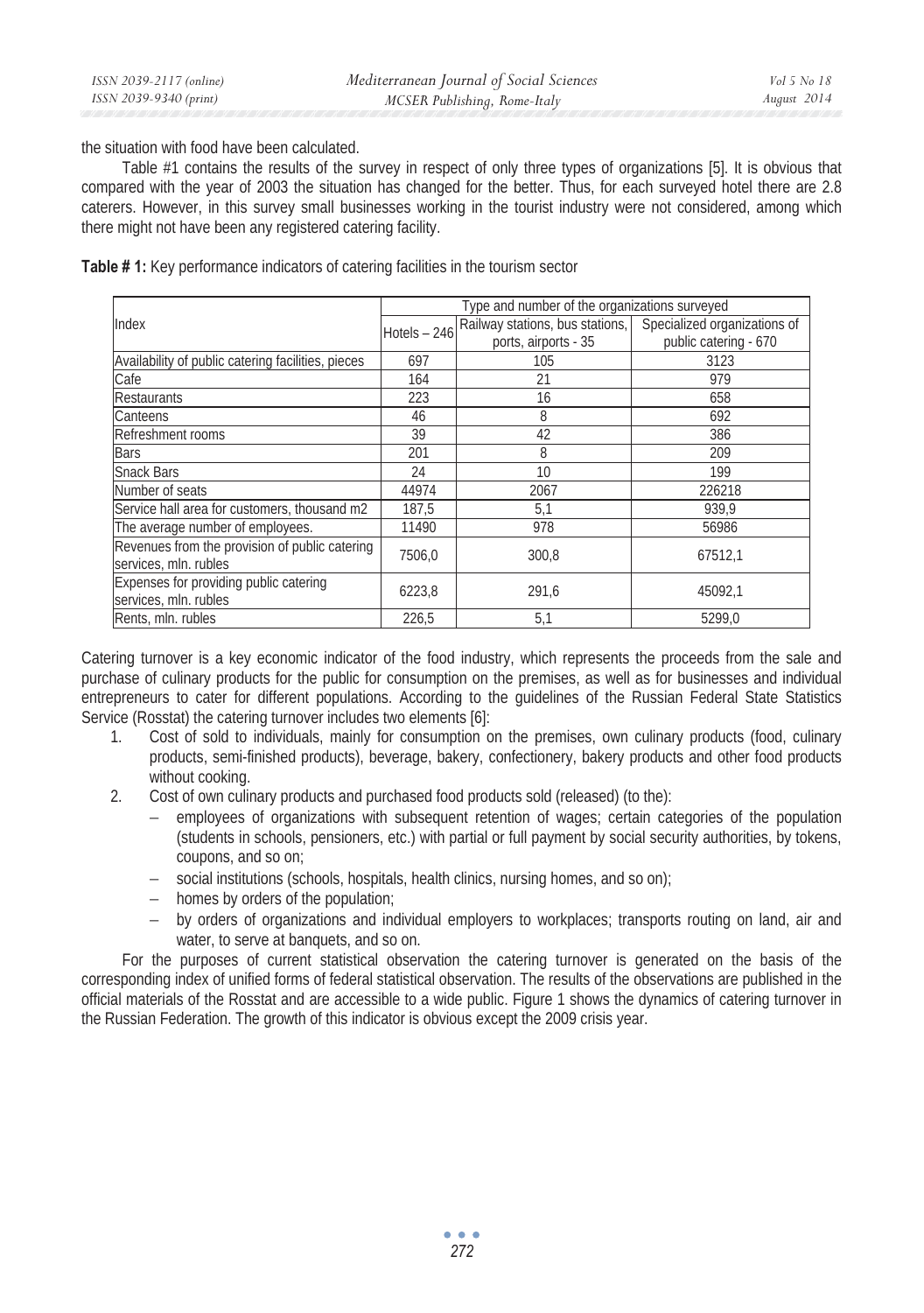

Left vertical line says 'billion rubles' and lower horizontal line says 'Russian Federation'

**Figure 1.** Dynamics of catering in the Russian Federation.

It is obvious that a certain part of catering turnover falls on tourists as well, since their holiday is not limited with the territory of a single hotel or boarding house. To identify that part with an absolute precision is not possible. However, in 2009 the Rosstat conducted an expert survey of catering managers, whose purpose was to identify the proportion of the tourism component of the turnover of public catering. [5]

Following the results of the survey it was revealed that the largest part falls on the bars - 20.9%, the lowest - on canteens (11.7%). Restaurants had 19.4% of tourist consumption, buffets - 15%, diners - 14.5% and cafes - 12.7%. If we take the minimum score as a basis, the turnover of the "tourist catering" according to our estimates, ranged 75-80 billion rubles in 2008-2010.

# **References**

GOST R 50647-2010. National Standard of the Russian Federation. Catering services. Terms and definitions (approved by the Order of the Office of the Russian standards (Rosstandart) on November 30, 2010 N 576-st).

International Standard Industrial Classification of All Economic Activities. Fourth revision. - UN: New York, 2009.

National Classification of Economic Activities. OK 029-2007 (NACE Rev. 1.1). - M., 2012.

Tourism and tourist resources in Russia. 2004: Statistical Compendium. / Rosstat. - Moscow, 2004.

On some aspects of tourism development in the Russian Federation in 2007-2009 -URL: http://www.gks.ru/bgd/regl/b1104/Iss WWW.exe/Stg/d02/turizm-tab.htm.

Catering turnover. - URL: http://www.gks.ru/free\_doc/new\_site/business/torg/rozn/met\_rozn8.htm